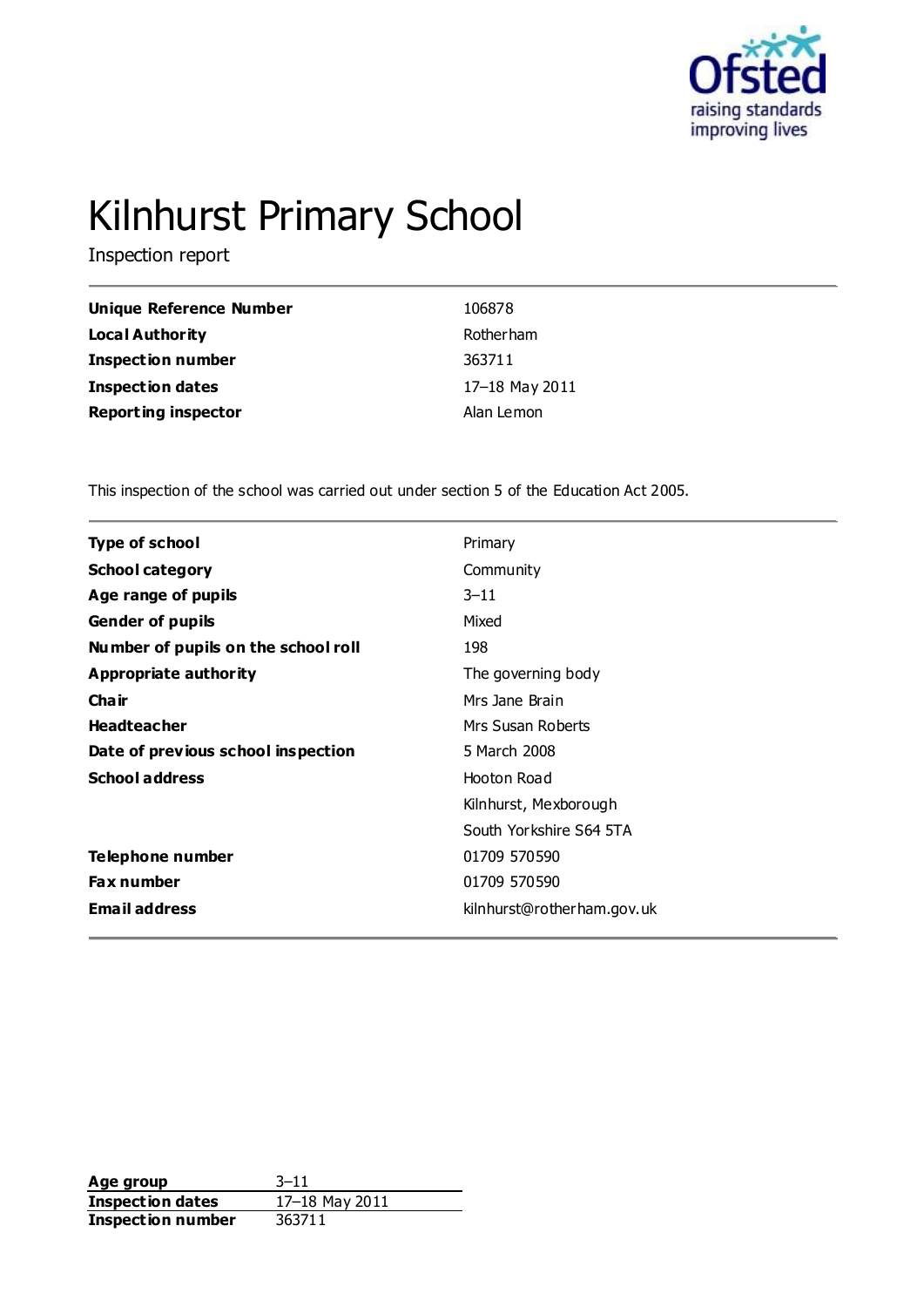The Office for Standards in Education, Children's Services and Skills (Ofsted) regulates and inspects to achieve excellence in the care of children and young people, and in education and skills for learners of all ages. It regulates and inspects childcare and children's social care, and inspects the Children and Family Court Advisory Support Service (Cafcass), schools, colleges, initial teacher training, work-based learning and skills training, adult and community learning, and education and training in prisons and other secure establishments. It assesses council children's services, and inspects services for looked after children, safeguarding and child protection.

Further copies of this report are obtainable from the school. Under the Education Act 2005, the school must provide a copy of this report free of charge to certain categories of people. A charge not exceeding the full cost of reproduction may be made for any other copies supplied.

If you would like a copy of this document in a different format, such as large print or Braille, please telephone 0300 123 4234, or email **[enquiries@ofsted.gov.uk](mailto:enquiries@ofsted.gov.uk)**.

You may copy all or parts of this document for non-commercial educational purposes, as long as you give details of the source and date of publication and do not alter the documentation in any way.

To receive regular email alerts about new publications, including survey reports and school inspection reports, please visit our website and go to 'Subscribe'.

Royal Exchange Buildings St Ann's Square Manchester M2 7LA T: 0300 123 4234 Textphone: 0161 618 8524 E: **[enquiries@ofsted.gov.uk](mailto:enquiries@ofsted.gov.uk)**

W: **[www.ofsted.gov.uk](http://www.ofsted.gov.uk/)**

© Crown copyright 2011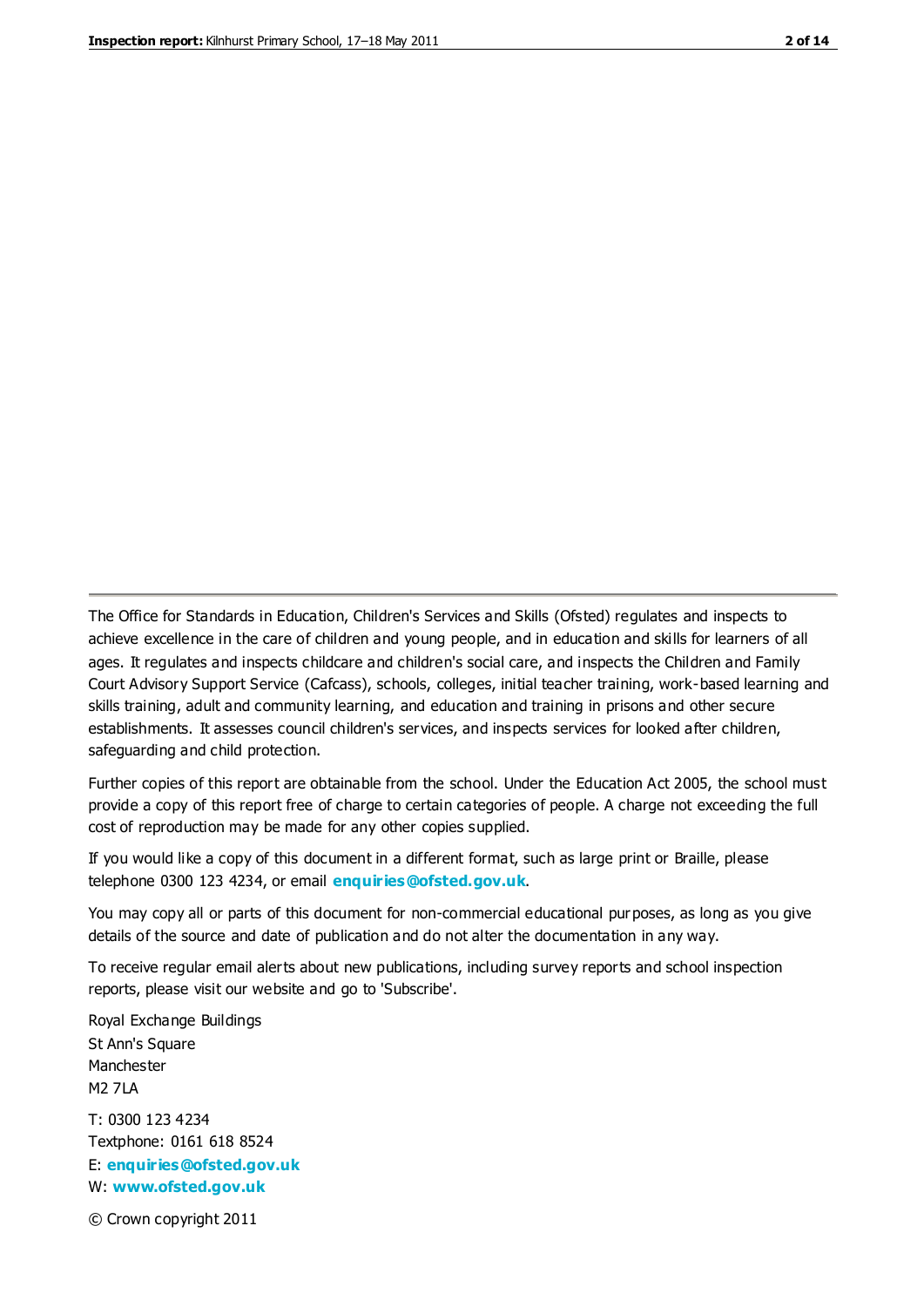# **Introduction**

This inspection was carried out by three additional inspectors. Eighteen lessons were observed involving nine teachers. Inspectors held meetings with parents, pupils, members of the governing body and staff. They observed the school's work, and looked at a range of school documentation related to keeping pupils safe, the assessment and analysis of pupils' progress and attendance as well as pupils' workbooks. One hundred and twentyfive inspection questionnaires returned by parents and carers were scrutinised as were those returned by staff and pupils.

The inspection team reviewed many aspects of the school's work. It looked in detail at a number of key areas.

- Whether the attainment and progress of pupils in Key Stage 1 is adequate.
- The reasons for variations in attainment and progress at the end of Key Stage 2 between boys, girls and pupils with special educational needs and/or disabilities.
- The progress of pupils with autism spectrum disorders based in the Autism Spectrum Disorder Resource.

# **Information about the school**

The school is smaller than the average-sized primary school. The number of pupils on roll has fallen since the last inspection but since September 2010, has started to rise. Almost all pupils are of White British heritage. The number known to be eligible for free school meals is below average. The school has a resource for 20 pupils with a statement of special educational needs identifying autism spectrum disorders. This makes the proportion of pupils across the school with special educational needs and/or disabilities above average and well above average for those with a statement of special educational needs.

The school has many awards for the quality of its work. Recent additions to these include the Basic Skills Quality Mark, the fourth award for Investors in People, Artsmark Gold and the Platinum Award for Enterprising Education.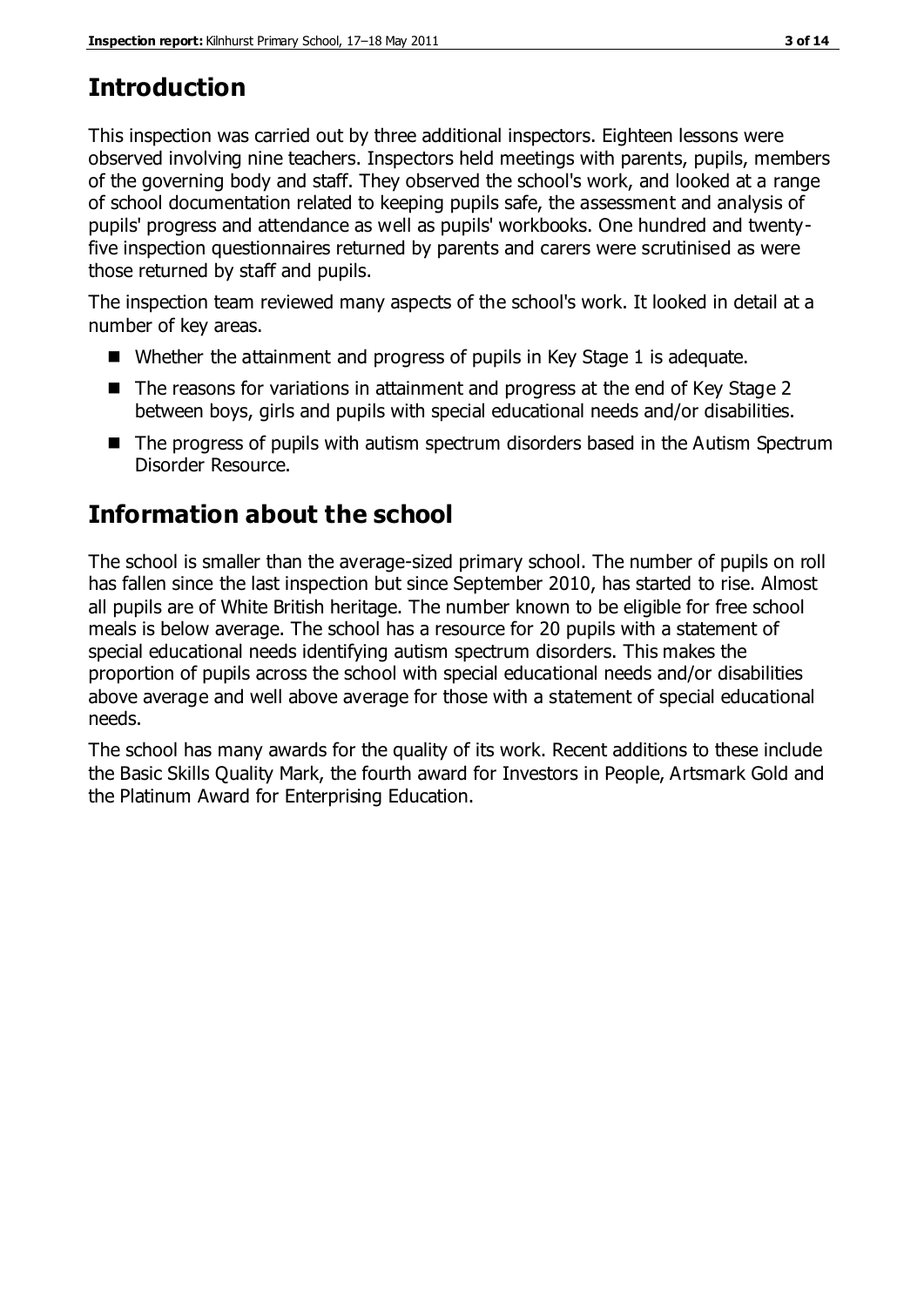# **Inspection judgements**

| Overall effectiveness: how good is the school? |  |
|------------------------------------------------|--|
|------------------------------------------------|--|

# **The school's capacity for sustained improvement 2**

# **Main findings**

This is a good school in which pupils enjoy their learning and achieve well. Attendance is above average and behaviour is outstanding. A large number of pupils' parents and carers completed the questionnaire and the very large majority expressed positive views of the school. Leaders and the governing body have clear aims for the school and they know its priorities. These are pursued effectively by the whole school through good leadership and management. Among its first priorities are the care, guidance and support of pupils, for which provision is outstanding. The multitude of partnerships with schools, agencies and community groups makes an outstanding contribution to pupils' well-being. Safeguarding procedures are good and pupils are kept safe and secure in school and when away on trips. As a result, pupils feel safe to an outstanding extent, which is substantially underpinned by their knowledge and understanding of keeping safe. Staff are welcoming and they value each pupil. Pupils are self-confident, have a positive regard for each other and a good attitude to learning.

The profile of attainment at the end of Key Stage 2 is broadly average, although current Year 6 work indicates above average attainment in English and mathematics for a cohort who started Year 1 with broadly average attainment. This reflects school leaders' robust drive to raise attainment and is evident in the good learning and progress across the school. Each year group are on track to achieve challenging targets which would result in above average attainment. Detailed analysis of results at the end of Key Stage 2 reveals no significant difference in the performance of boys and girls. Past issues resulting in below average attainment by the end of Key Stage 1 have been resolved and the learning and progress of pupils currently in Years 1 and 2 are good. This is building well on the good start children have in the Early Years Foundation Stage. Pupils with autism spectrum disorder make good progress and, occasionally, some very substantial progress as a result of expert teaching and support.

Teaching is good as much has been invested in its improvement by leaders. Lessons are lively; learning is well paced and challenging. Activities are planned in detail to match pupils' different capabilities and thorough assessment gives a sharp focus to maintaining consistency in pupils' progress. There is good teamwork between teachers and their assistants in supporting learning, for pupils with autism spectrum disorder in particular. Over time, the severity of the autism and the complexity of the special educational needs of the pupils in the resource unit have increased. This challenges the school and autistic resource with regard to these pupils' contacts with other pupils. The most significant integration is social contact taking place in assemblies and at lunchtime. Historically, the potential for a higher level of integration for a greater number of autistic pupils has not been robustly explored. The school is positively committed to the integration of its autistic pupils and the recent improvements in provision and in the leadership and management of the autistic resource now offer greater potential.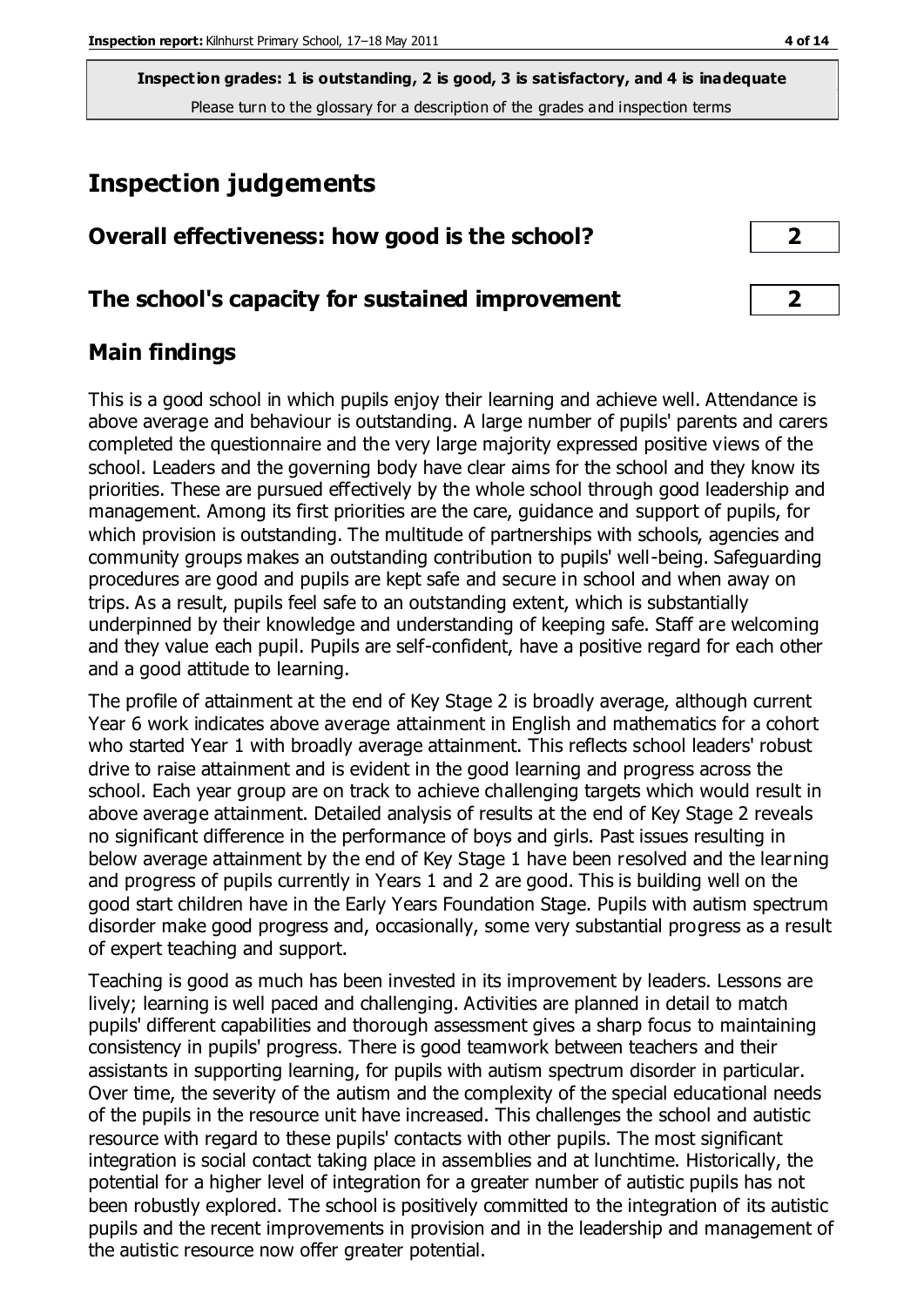Effective leadership and management are embedded across the school and have been improved significantly by the development of middle management since the previous inspection. Monitoring is comprehensive and evaluation is thorough, especially in tracking pupils' progress. Arising from this, self-evaluation is accurate giving the drive for improvement sharp focus. Developments are systematically managed by a cohesive team of leaders who provide the school with a good capacity for sustained improvement. This is evident, for example, in the school's successful drive to raise attainment. The school is a cohesive community of stakeholders. It has plans to promote community cohesion with communities further afield than its local community. These are starting to take shape, although they are still at an early stage of implementation.

# **What does the school need to do to improve further?**

- Increase the opportunities for pupils in the autism resource to integrate in a wide a range of contexts with pupils in the main part of the school.
- Further promote community cohesion by building upon its current good practice and implementing in full its plans to develop links with a range of communities beyond the school and local community.

# **Outcomes for individuals and groups of pupils 2**

The majority of children start Nursery with skills that are below the levels typical for their age particularly in areas of communication, language and literacy. Across the school, pupils are curious, questioning and well engaged in learning. In lessons, they work independently, confidently and cooperate with each other, often using good initiative to solve problems. This represents the positive impact of enterprise in their learning opportunities. The development of workplace skills and financial awareness are strong features, preparing pupils well for the future. Pupils work neatly and methodically in English and mathematics, and currently they achieve particularly well in their writing and number work. Data for Key Stage 2 indicate boys' attainment was well below that of girls in 2010. However, the data include all boys of whom a significant proportion has autism spectrum disorder.

The progress of pupils with special educational needs and/or disabilities is closely monitored; they are well provided for and supported in lessons and make good progress. Additional support through interventions outside of lessons gives sharp focus to parts of learning these pupils find most difficult. Pupils with autism spectrum disorder are well settled in their classrooms. While their attainment is well below that expected for their age, they communicate confidently, enjoy working and they progress well by sustaining concentration and effort. Their work is neat and methodical. Some have made rapid progress in calculating with ever larger numbers. When mental calculations become too difficult, they use a number grid or number line method skilfully to solve problems.

Pupils are polite, show positive regard towards each other and adults and behave extremely well at all times. They contribute significantly to the school's calm, purposeful and safe atmosphere. In keeping safe, pupils learn road safety, cycle proficiency and internet safety, all of which they are very knowledgeable about. Pupils are enthusiastic in taking on the many available opportunities for responsibilities such as play leaders, 'buddies' and school council members. They understand the benefits of a healthy lifestyle in terms of choosing a good diet and staying fit and active. Playground leaders encourage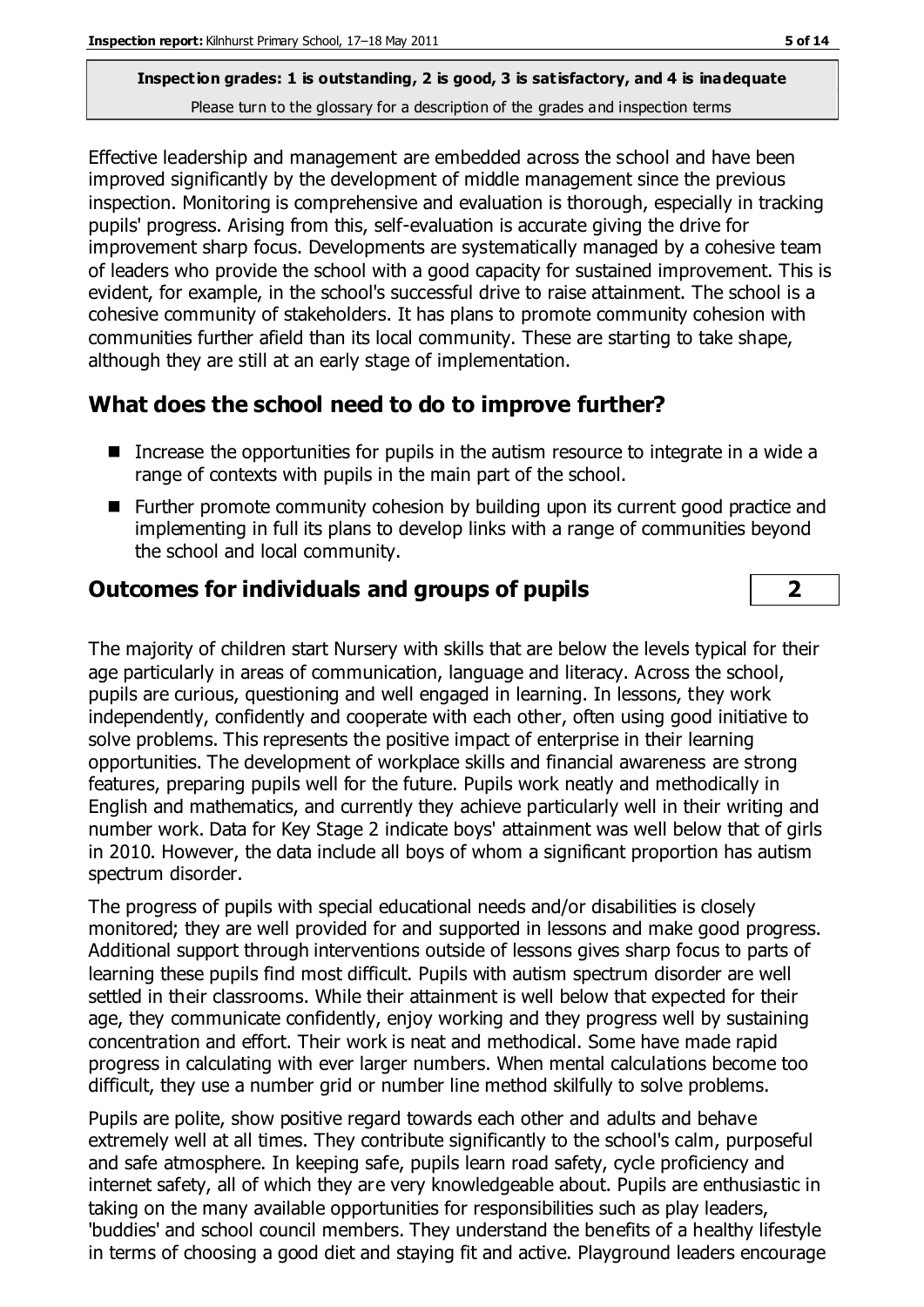# **Inspection grades: 1 is outstanding, 2 is good, 3 is satisfactory, and 4 is inadequate**

Please turn to the glossary for a description of the grades and inspection terms

activities at lunchtimes for which there is much enthusiasm. Involvement in sports during and after school is good. The many opportunities for personal development in school ensure pupils' spiritual, moral, social and cultural development is good. Pupils enjoy the many special events such as arts week, book week, music and drama club, which has a good multicultural dimension.

These are the grades for pupils' outcomes

| Pupils' achievement and the extent to which they enjoy their learning                                                     | $\overline{2}$          |
|---------------------------------------------------------------------------------------------------------------------------|-------------------------|
| Taking into account:<br>Pupils' attainment <sup>1</sup>                                                                   | 3                       |
| The quality of pupils' learning and their progress                                                                        | $\mathcal{P}$           |
| The quality of learning for pupils with special educational needs and/or disabilities<br>and their progress               | $\mathcal{P}$           |
| The extent to which pupils feel safe                                                                                      | 1                       |
| Pupils' behaviour                                                                                                         | 1                       |
| The extent to which pupils adopt healthy lifestyles                                                                       | $\mathbf{2}$            |
| The extent to which pupils contribute to the school and wider community                                                   | $\overline{2}$          |
| The extent to which pupils develop workplace and other skills that will contribute to<br>their future economic well-being | $\overline{\mathbf{2}}$ |
| Taking into account:<br>Pupils' attendance <sup>1</sup>                                                                   | 2                       |
| The extent of pupils' spiritual, moral, social and cultural development                                                   | 2                       |

<sup>1</sup> The grades for attainment and attendance are: 1 is high; 2 is above average; 3 is broadly average; and 4 is low

# **How effective is the provision?**

Teachers know pupils well and work effectively with classroom assistants to promote good learning and progress. Teaching is lively and pupils find it enjoyable: independent and practical work in particular. Only occasionally is it not well attuned to promoting good learning such as when pupils have to listen for too long and are offered too much information before they get down to work. Good opportunities are provided for pupils to evaluate their own progress and they are well advised on how to improve their work. Thorough assessment is used well to plan engaging and challenging lessons. Plans are effective in identifying the knowledge and skills pupils need to learn and these are taught systematically at the levels suited to pupils' capabilities. Teachers devise actions and implement support for pupils who they are quick to identify as not making the rate of progress expected including those with special educational needs and/or disabilities. Subject expertise is good and especially secure in English and mathematics. In the teaching of pupils with autism spectrum disorder, expertise is well developed and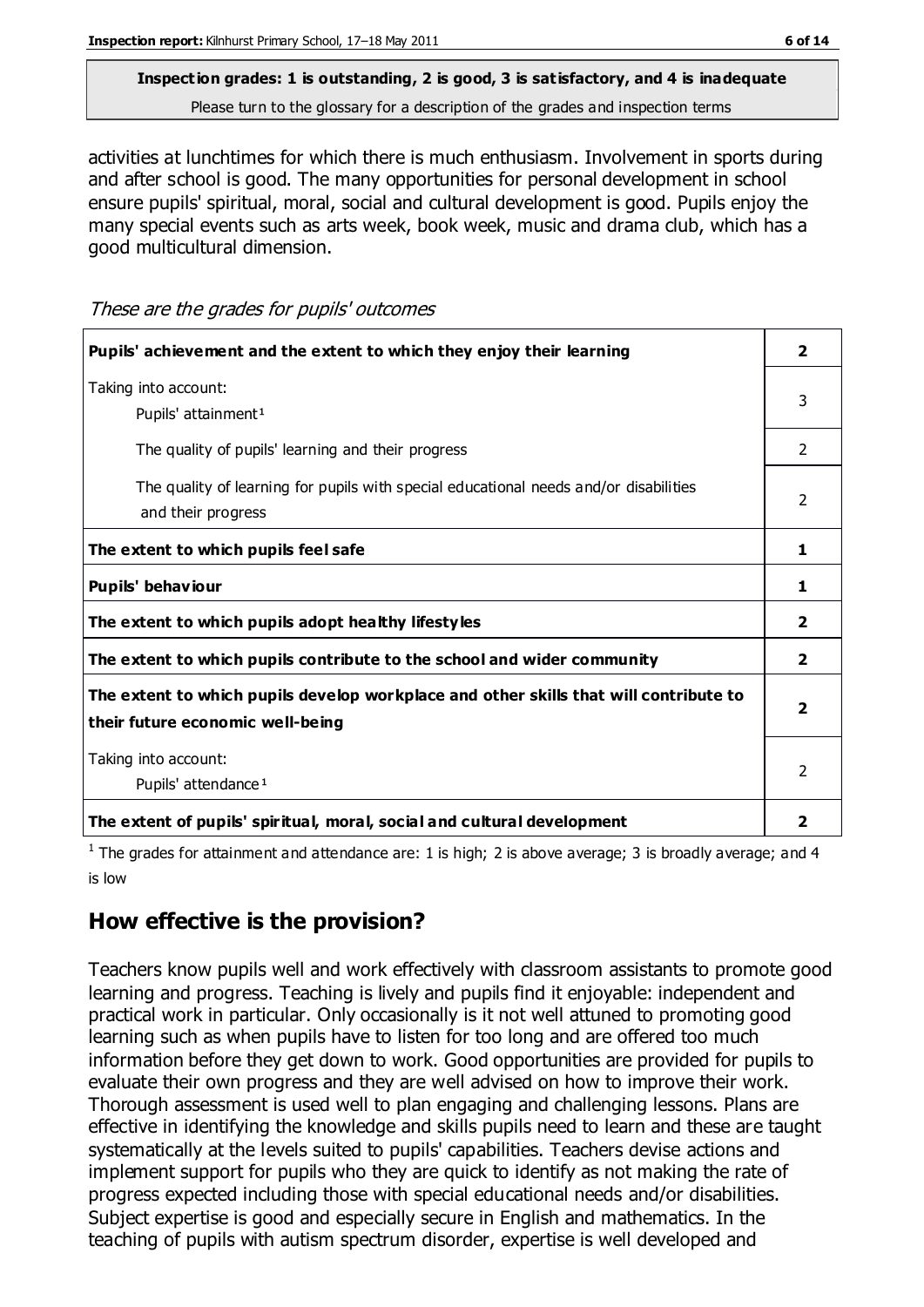approaches are embedded that promote good learning. Communication and routines are clear to pupils, effectively helping them meet expectations.

The curriculum provides a good breadth of work and activities that interest and challenge pupils. It is well adapted to the needs of pupils in the autism resource. The curriculum is well extended through partnerships with businesses. In particular, opportunities for pupils to learn about and through enterprise activities are being developed into a substantial part of their learning opportunities. The integration of pupils with autism spectrum disorder and others in school has been approached tentatively and caution is not out of place. However, there is no sufficient indication that the potential for more integration has been robustly explored.

Care and support are thoroughly embedded and the individual needs of pupils are well known and managed. Needs are kept under close scrutiny and discussed between staff regularly in pupil progress meetings. Pupils' welfare and personal development are high priorities. Attendance is effectively promoted. Pupils are kept safe through robust safeguarding measures and have a wide range of opportunities to develop as independent, well-rounded individuals, preparing them well for the next stage of education. Transition arrangements are outstanding for children entering, moving through and leaving school, including pupils with autism spectrum disorder going onto mainstream and special schools.

| The quality of teaching                                                                                    |  |
|------------------------------------------------------------------------------------------------------------|--|
| Taking into account:<br>The use of assessment to support learning                                          |  |
| The extent to which the curriculum meets pupils' needs, including, where relevant,<br>through partnerships |  |
| The effectiveness of care, guidance and support                                                            |  |

These are the grades for the quality of provision

# **How effective are leadership and management?**

The headteacher sets a clear direction for the school and has raised expectations. Senior leaders are robust in embedding what is required to improve pupils' attainment and progress. They ensure the school is effective in promoting equality of opportunity and tackling discrimination as a result of the strengths in care, guidance and support in particular. In widening leadership by developing subject leaders and other middle management roles, the capacity for improvement has been strengthened. The school is able to take action over a wide front, implementing developments leaders identify from comprehensive monitoring and evaluation. The leadership and management of the autism resource are good.

The governing body is rigorous in fulfilling its statutory duties and is actively involved in monitoring the school's work. Members of the governing body have a clear view of the school's strengths and weaknesses and are effective in challenging and supporting the school. The school has a good relationship with parents and carers, encourages their involvement and consults them. They are kept well informed through the newsletter,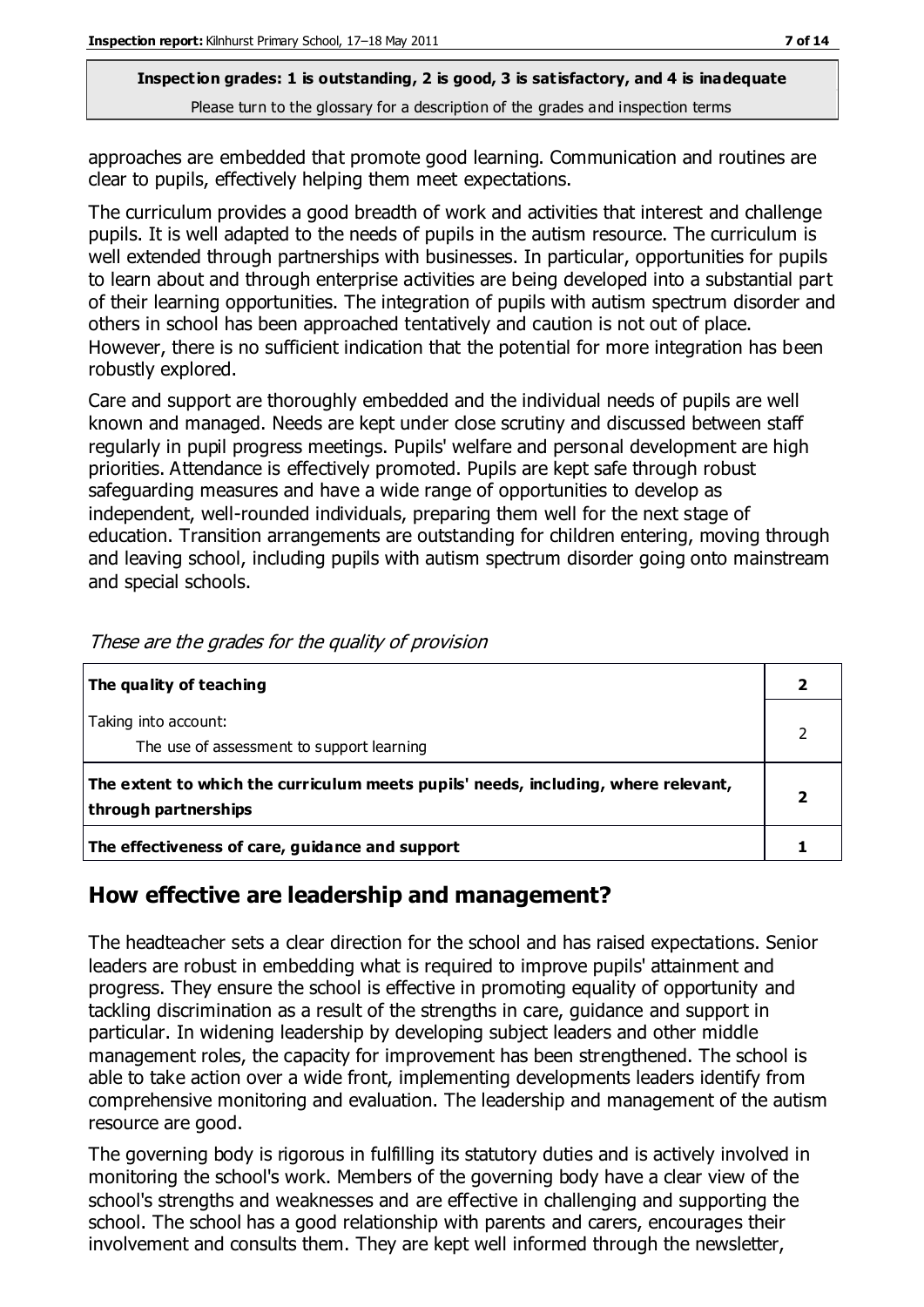reports, meetings and special events. Leaders have made many very profitable links with a wide range of organisations. Partnerships with a number of local schools contribute substantially to transition arrangements, the sharing of good practice and support for pupils with special educational needs and/or disabilities, autistic pupils in particular.

A comprehensive range of safeguarding policies and procedures are embedded across the school. Staff are trained to an appropriate level and are clear on their responsibilities to protect pupils from harm. The school is managed effectively to ensure pupils are kept safe and always feel safe. Pupils know how to report concerns when they have them. Good promotion of community cohesion is reflected in the school's positive ethos, the values it projects and the strong relationships within school and with the local community. However, the school recognises that there is scope to extend the promotion of community cohesion further. It has a good link with a school in Japan. Leaders plan to make a further link with a school in Africa and develop more national and international links.

These are the grades for leadership and management

| The effectiveness of leadership and management in embedding ambition and driving<br><i>improvement</i>                                                           | $\overline{\mathbf{2}}$ |
|------------------------------------------------------------------------------------------------------------------------------------------------------------------|-------------------------|
| Taking into account:<br>The leadership and management of teaching and learning                                                                                   | 2                       |
| The effectiveness of the governing body in challenging and supporting the<br>school so that weaknesses are tackled decisively and statutory responsibilities met | $\overline{2}$          |
| The effectiveness of the school's engagement with parents and carers                                                                                             | $\mathbf{2}$            |
| The effectiveness of partnerships in promoting learning and well-being                                                                                           | 1                       |
| The effectiveness with which the school promotes equality of opportunity and tackles<br>discrimination                                                           | $\overline{\mathbf{2}}$ |
| The effectiveness of safeguarding procedures                                                                                                                     | $\overline{2}$          |
| The effectiveness with which the school promotes community cohesion                                                                                              | $\mathbf{2}$            |
| The effectiveness with which the school deploys resources to achieve value for money                                                                             | 2                       |

# **Early Years Foundation Stage**

The Early Years Foundation Stage is good and is well led and managed. Teachers and their assistants are expert, experienced and are an effective team. Many children enter the Nursery class below the level typical for their age in some areas of their development, linking sounds and letters, reading, writing and calculation in particular. However, they quickly start to make good progress and this continues to the end of Reception as a result of the good quality of provision in all areas of learning. Teaching is good and is effective in ensuring children close any gaps in their literacy and numeracy skills. By the end of Reception class, the great majority of children are working securely within the early learning goals. Assessment is thorough and is used well in planning activities and keeping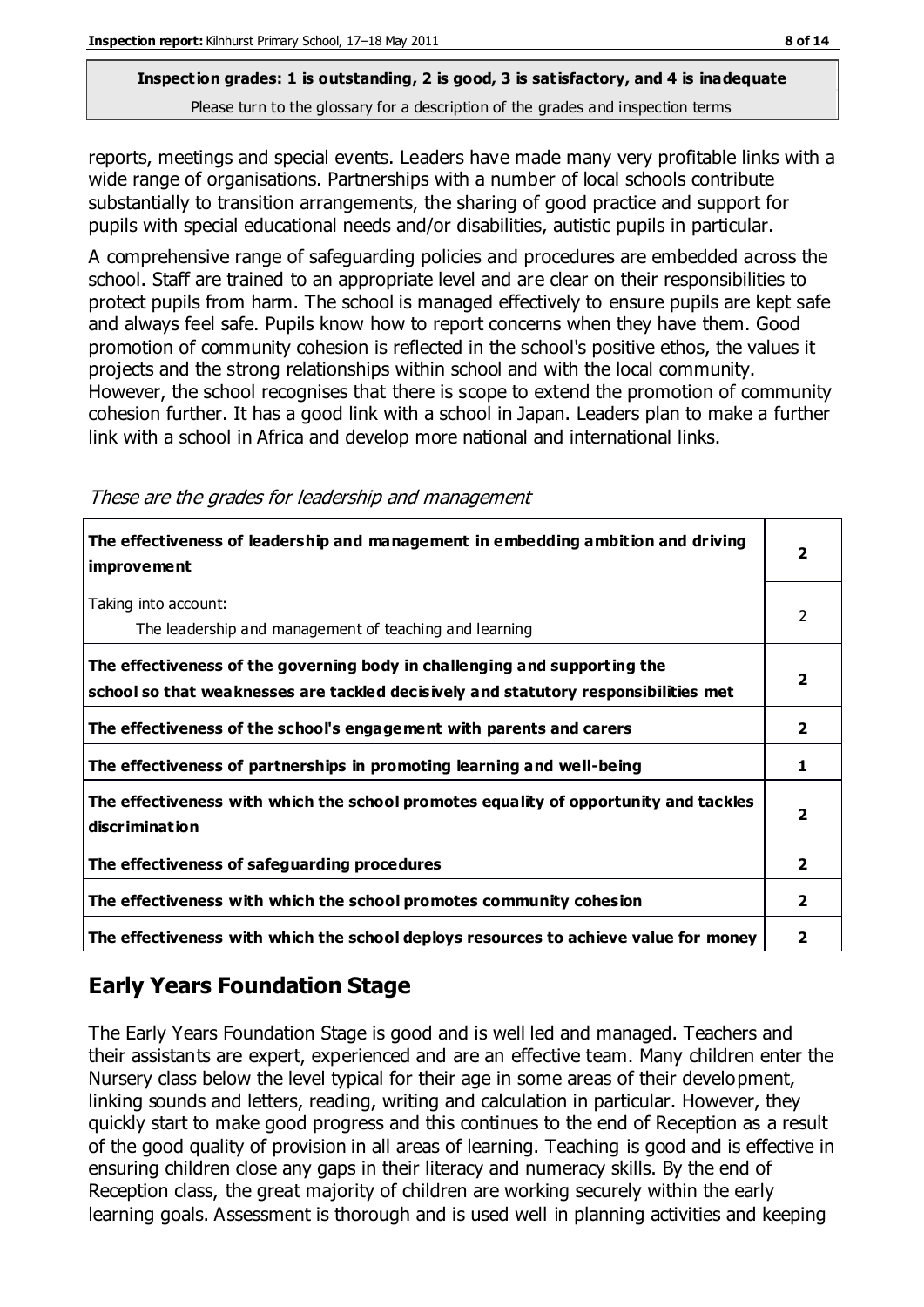track of children's progress. This gives teachers and their assistants a good insight into children's learning and they can see clearly the progress each child is making.

Nursery children develop social skills well, sitting relaxed and attentive as a whole group and engaging with the teacher. They count up to 20 confidently and sing an alphabet song together. In the Reception class, children were fascinated by the sight and feel of a pet corn snake and listened intently to facts about how it lives. This provided a good opportunity for speaking and listening; children talked together to frame questions they then asked. Some overcame fear to step up and hold the snake. The Nursery and Reception classrooms and the outdoor area are used well and provide good resources and opportunities for children's development in all areas of learning.

These are the grades for the Early Years Foundation Stage

| <b>Overall effectiveness of the Early Years Foundation Stage</b>                                                          |  |
|---------------------------------------------------------------------------------------------------------------------------|--|
| Taking into account:                                                                                                      |  |
| Outcomes for children in the Early Years Foundation Stage<br>The quality of provision in the Early Years Foundation Stage |  |
| The effectiveness of leadership and management of the Early Years Foundation<br>Stage                                     |  |

#### **Views of parents and carers**

A total of 63% of parent and carers returned questionnaires, which is a very high response. The very large majority of those parents and carers agreed or strongly agreed with all of the statements relating to the school. The response of parents and carers are similar to the largely good and sometimes outstanding features inspectors found in the school. A very small minority of parents and carers expressed a variety of reservations but none that focused on a particular aspect of the school. Some believe unacceptable behaviour is not well managed. However, inspectors found pupils' behaviour to be outstanding which owed much to the school's success encouraging their good behaviour.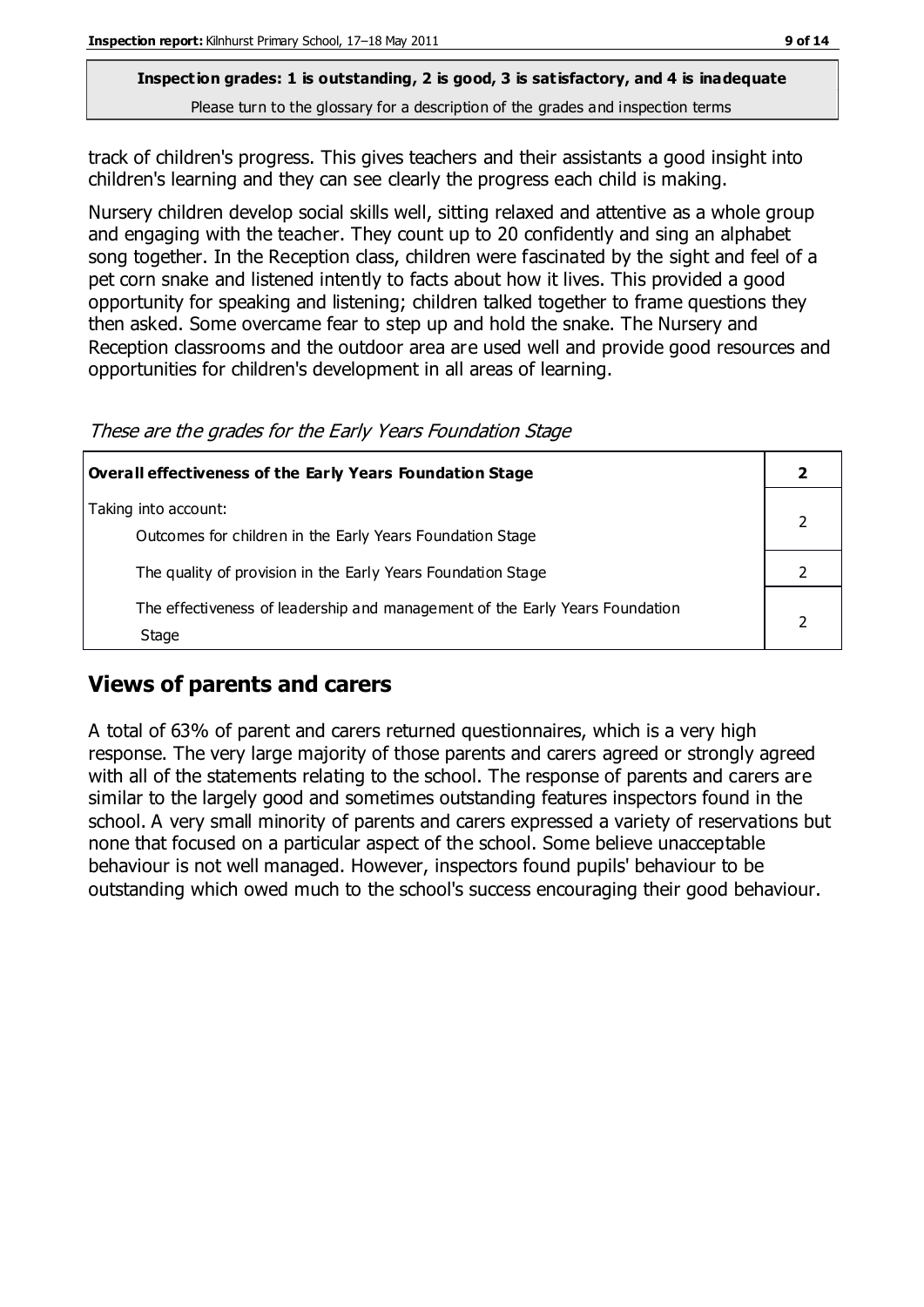#### **Responses from parents and carers to Ofsted's questionnaire**

Ofsted invited all the registered parents and carers of pupils registered at Kilnhurst Primary School to complete a questionnaire about their views of the school.

In the questionnaire, parents and carers were asked to record how strongly they agreed with 13 statements about the school.

The inspection team received 125 completed questionnaires by the end of the on-site inspection. In total, there are 198 pupils registered at the school.

| <b>Statements</b>                                                                                                                                                                                                                                       | <b>Strongly</b><br>agree |               | <b>Agree</b> |               | <b>Disagree</b> |                | <b>Strongly</b><br>disagree |               |
|---------------------------------------------------------------------------------------------------------------------------------------------------------------------------------------------------------------------------------------------------------|--------------------------|---------------|--------------|---------------|-----------------|----------------|-----------------------------|---------------|
|                                                                                                                                                                                                                                                         | <b>Total</b>             | $\frac{1}{2}$ | <b>Total</b> | $\frac{0}{0}$ | <b>Total</b>    | $\frac{0}{0}$  | <b>Total</b>                | $\frac{0}{0}$ |
| My child enjoys school                                                                                                                                                                                                                                  | 58                       | 46            | 57           | 46            | 6               | 5              | $\mathbf 0$                 | $\mathbf 0$   |
| The school keeps my child<br>safe                                                                                                                                                                                                                       | 92                       | 74            | 33           | 26            | 0               | $\mathbf 0$    | $\mathbf 0$                 | $\mathbf 0$   |
| My school informs me about<br>my child's progress                                                                                                                                                                                                       | 49                       | 39            | 69           | 55            | 6               | 5              | $\mathbf 0$                 | $\mathbf 0$   |
| My child is making enough<br>progress at this school                                                                                                                                                                                                    | 52                       | 42            | 65           | 52            | $\overline{7}$  | 6              | $\mathbf 0$                 | $\mathbf 0$   |
| The teaching is good at this<br>school                                                                                                                                                                                                                  | 59                       | 47            | 64           | 51            | $\overline{2}$  | $\overline{2}$ | $\mathbf 0$                 | $\mathbf 0$   |
| The school helps me to<br>support my child's learning                                                                                                                                                                                                   | 52                       | 42            | 66           | 53            | 5               | 4              | $\mathbf 0$                 | $\mathbf 0$   |
| The school helps my child to<br>have a healthy lifestyle                                                                                                                                                                                                | 49                       | 39            | 68           | 54            | $\overline{7}$  | 6              | $\mathbf 0$                 | $\mathbf 0$   |
| The school makes sure that<br>my child is well prepared for<br>the future (for example<br>changing year group,<br>changing school, and for<br>children who are finishing<br>school, entering further or<br>higher education, or entering<br>employment) | 48                       | 38            | 65           | 52            | 6               | 5              | $\mathbf 0$                 | $\mathbf 0$   |
| The school meets my child's<br>particular needs                                                                                                                                                                                                         | 54                       | 43            | 63           | 50            | 6               | 5              | $\mathbf 0$                 | $\mathbf 0$   |
| The school deals effectively<br>with unacceptable behaviour                                                                                                                                                                                             | 46                       | 37            | 71           | 57            | $\overline{7}$  | 6              | $\mathbf{1}$                | $\mathbf{1}$  |
| The school takes account of<br>my suggestions and concerns                                                                                                                                                                                              | 43                       | 34            | 74           | 59            | 5               | 4              | $\Omega$                    | 0             |
| The school is led and<br>managed effectively                                                                                                                                                                                                            | 56                       | 45            | 65           | 52            | $\overline{4}$  | 3              | $\mathbf 0$                 | $\mathbf 0$   |
| Overall, I am happy with my<br>child's experience at this<br>school                                                                                                                                                                                     | 66                       | 53            | 54           | 43            | 3               | $\overline{2}$ | $\mathbf 0$                 | $\mathbf 0$   |

The table above summarises the responses that parents and carers made to each statement. The percentages indicate the proportion of parents and carers giving that response out of the total number of completed questionnaires. Where one or more parents and carers chose not to answer a particular question, the percentages will not add up to 100%.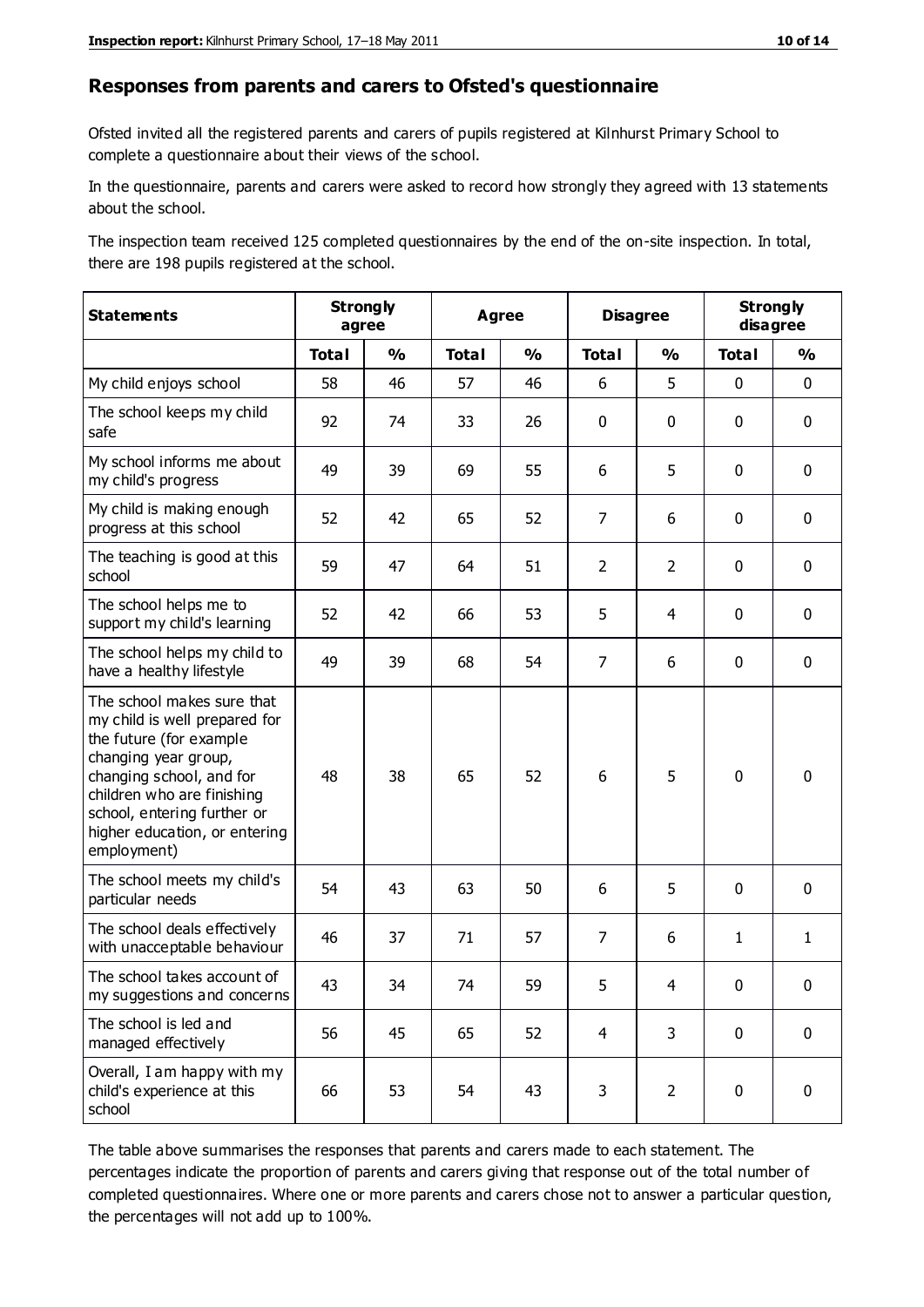# **Glossary**

| Grade   | <b>Judgement</b> | <b>Description</b>                                                                                                                                                                                                            |
|---------|------------------|-------------------------------------------------------------------------------------------------------------------------------------------------------------------------------------------------------------------------------|
| Grade 1 | Outstanding      | These features are highly effective. An outstanding school<br>provides exceptionally well for all its pupils' needs.                                                                                                          |
| Grade 2 | Good             | These are very positive features of a school. A school that<br>is good is serving its pupils well.                                                                                                                            |
| Grade 3 | Satisfactory     | These features are of reasonable quality. A satisfactory<br>school is providing adequately for its pupils.                                                                                                                    |
| Grade 4 | Inadequate       | These features are not of an acceptable standard. An<br>inadequate school needs to make significant improvement<br>in order to meet the needs of its pupils. Ofsted inspectors<br>will make further visits until it improves. |

#### **What inspection judgements mean**

#### **Overall effectiveness of schools**

|                       | Overall effectiveness judgement (percentage of schools) |      |                     |                   |
|-----------------------|---------------------------------------------------------|------|---------------------|-------------------|
| <b>Type of school</b> | <b>Outstanding</b>                                      | Good | <b>Satisfactory</b> | <b>Inadequate</b> |
| Nursery schools       | 46                                                      | 48   | 6                   |                   |
| Primary schools       | 6                                                       | 47   | 40                  | 7                 |
| Secondary schools     | 12                                                      | 39   | 38                  | 11                |
| Sixth forms           | 13                                                      | 42   | 41                  | 3                 |
| Special schools       | 28                                                      | 49   | 19                  | 4                 |
| Pupil referral units  | 14                                                      | 45   | 31                  | 10                |
| All schools           | 10                                                      | 46   | 37                  |                   |

New school inspection arrangements were introduced on 1 September 2009. This means that inspectors now make some additional judgements that were not made previously.

The data in the table above are for the period 1 September 2010 to 31 December 2010 and are consistent with the latest published official statistics about maintained school inspection outcomes (see **[www.ofsted.gov.uk](http://www.ofsted.gov.uk/)**).

The sample of schools inspected during 2010/11 was not representative of all schools nationally, as weaker schools are inspected more frequently than good or outstanding schools.

Percentages are rounded and do not always add exactly to 100.

Sixth form figures reflect the judgements made for the overall effectiveness of the sixth form in secondary schools, special schools and pupil referral units.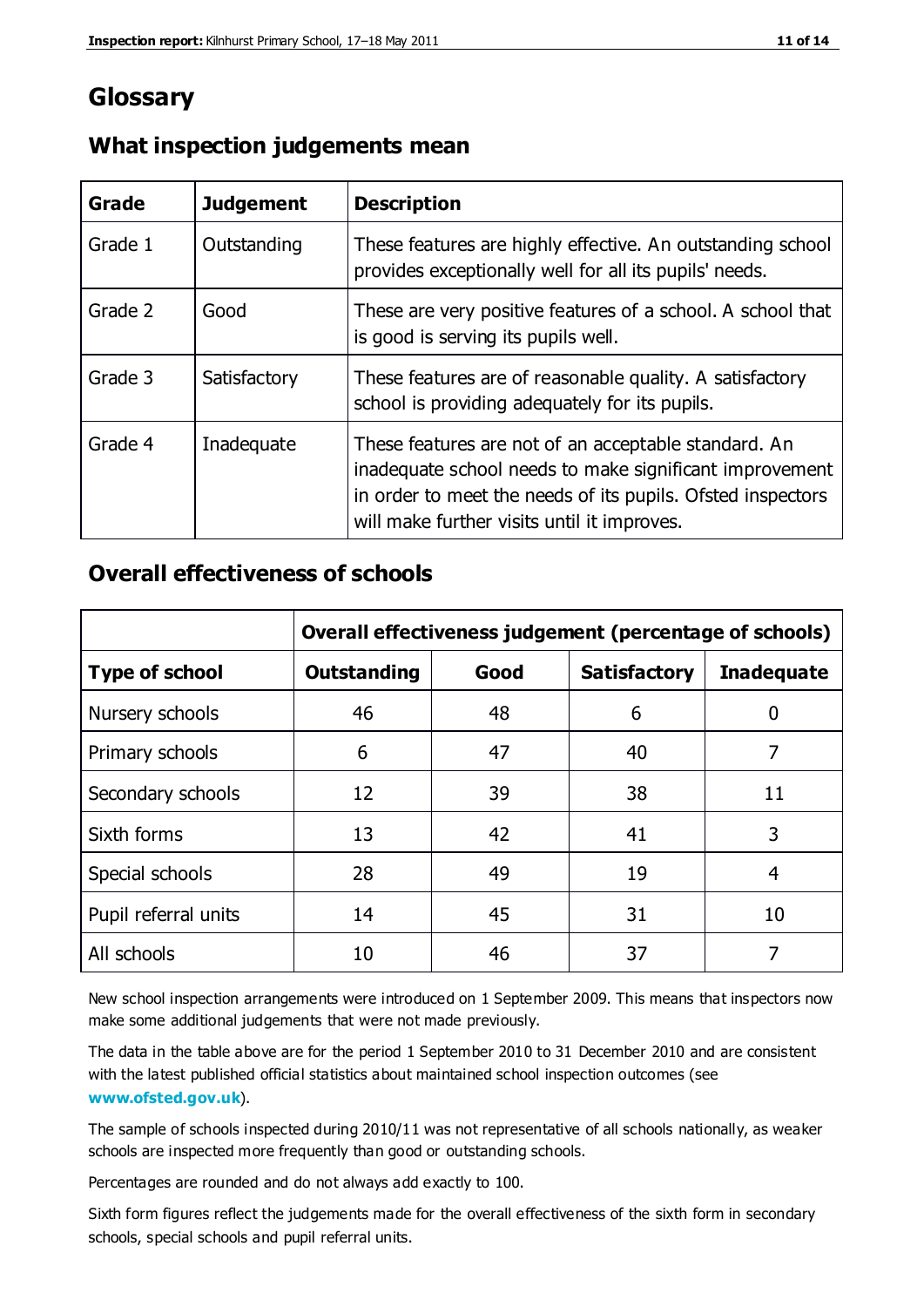# **Common terminology used by inspectors**

| Achievement:               | the progress and success of a pupil in their learning,<br>development or training.                                                                                                                                                          |  |  |
|----------------------------|---------------------------------------------------------------------------------------------------------------------------------------------------------------------------------------------------------------------------------------------|--|--|
| Attainment:                | the standard of the pupils' work shown by test and<br>examination results and in lessons.                                                                                                                                                   |  |  |
| Capacity to improve:       | the proven ability of the school to continue<br>improving. Inspectors base this judgement on what<br>the school has accomplished so far and on the quality<br>of its systems to maintain improvement.                                       |  |  |
| Leadership and management: | the contribution of all the staff with responsibilities,<br>not just the headteacher, to identifying priorities,<br>directing and motivating staff and running the school.                                                                  |  |  |
| Learning:                  | how well pupils acquire knowledge, develop their<br>understanding, learn and practise skills and are<br>developing their competence as learners.                                                                                            |  |  |
| Overall effectiveness:     | inspectors form a judgement on a school's overall<br>effectiveness based on the findings from their<br>inspection of the school. The following judgements,<br>in particular, influence what the overall effectiveness<br>judgement will be. |  |  |
|                            | The school's capacity for sustained<br>improvement.                                                                                                                                                                                         |  |  |
|                            | Outcomes for individuals and groups of pupils.                                                                                                                                                                                              |  |  |
|                            | The quality of teaching.                                                                                                                                                                                                                    |  |  |
|                            | The extent to which the curriculum meets<br>pupils' needs, including, where relevant,<br>through partnerships.                                                                                                                              |  |  |
|                            | The effectiveness of care, guidance and<br>support.                                                                                                                                                                                         |  |  |
| Progress:                  | the rate at which pupils are learning in lessons and<br>over longer periods of time. It is often measured by<br>comparing the pupils' attainment at the end of a key                                                                        |  |  |

stage with their attainment when they started.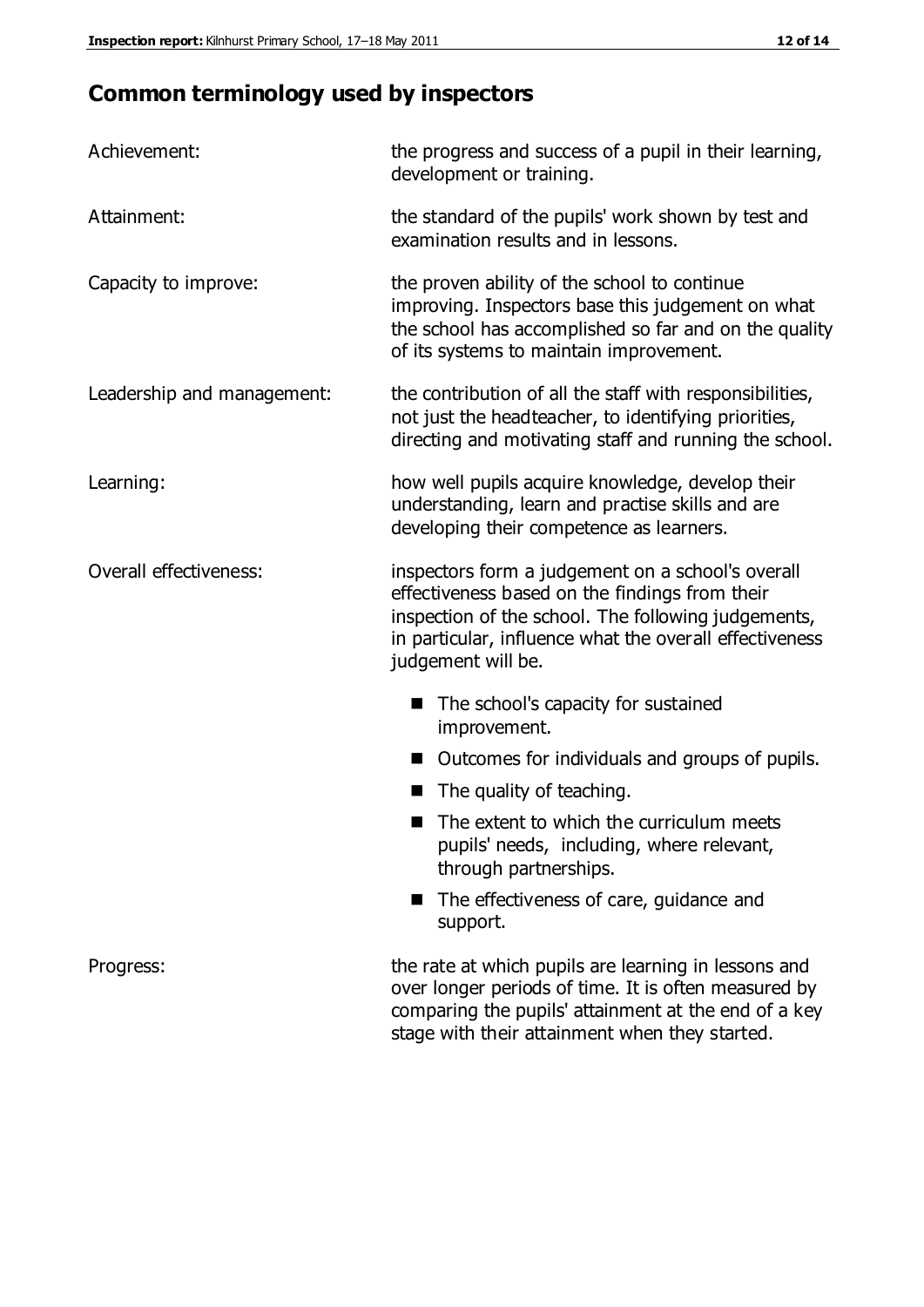# **This letter is provided for the school, parents and carers to share with their children. It describes Ofsted's main findings from the inspection of their school.**

19 May 2011

#### Dear Pupils

# **Inspection of Kilnhurst Primary School, Mexborough, S64 5TA**

Thank you for the very warm welcome you gave us when the inspectors visited your school, and many thanks to the group of pupils who met with an inspector to discuss their views of school.

These are some of the important things that make your school a good school:

- The staff take outstanding care of you, support you extremely well which gives you strong self-confidence and prepares you for moving to secondary school.
- You feel very safe in school and know how to stay safe to an outstanding extent.
- Your behaviour is outstanding and you are always willing to be helpful and contribute to making your school successful.
- Teaching is good which ensures you make good progress and achieve well in your work.

I have asked the headteacher to:

- $\blacksquare$  explore ways to allow those of you taught in the autistic resource time to be together with all pupils in the school
- strengthen the school's promotion of community cohesion by making links with schools in other countries in particular.

You might have ideas of how pupils in the autistic resource can enjoy time with you. I wish you all the very best for the future.

Yours sincerely

Alan Lemon Lead inspector